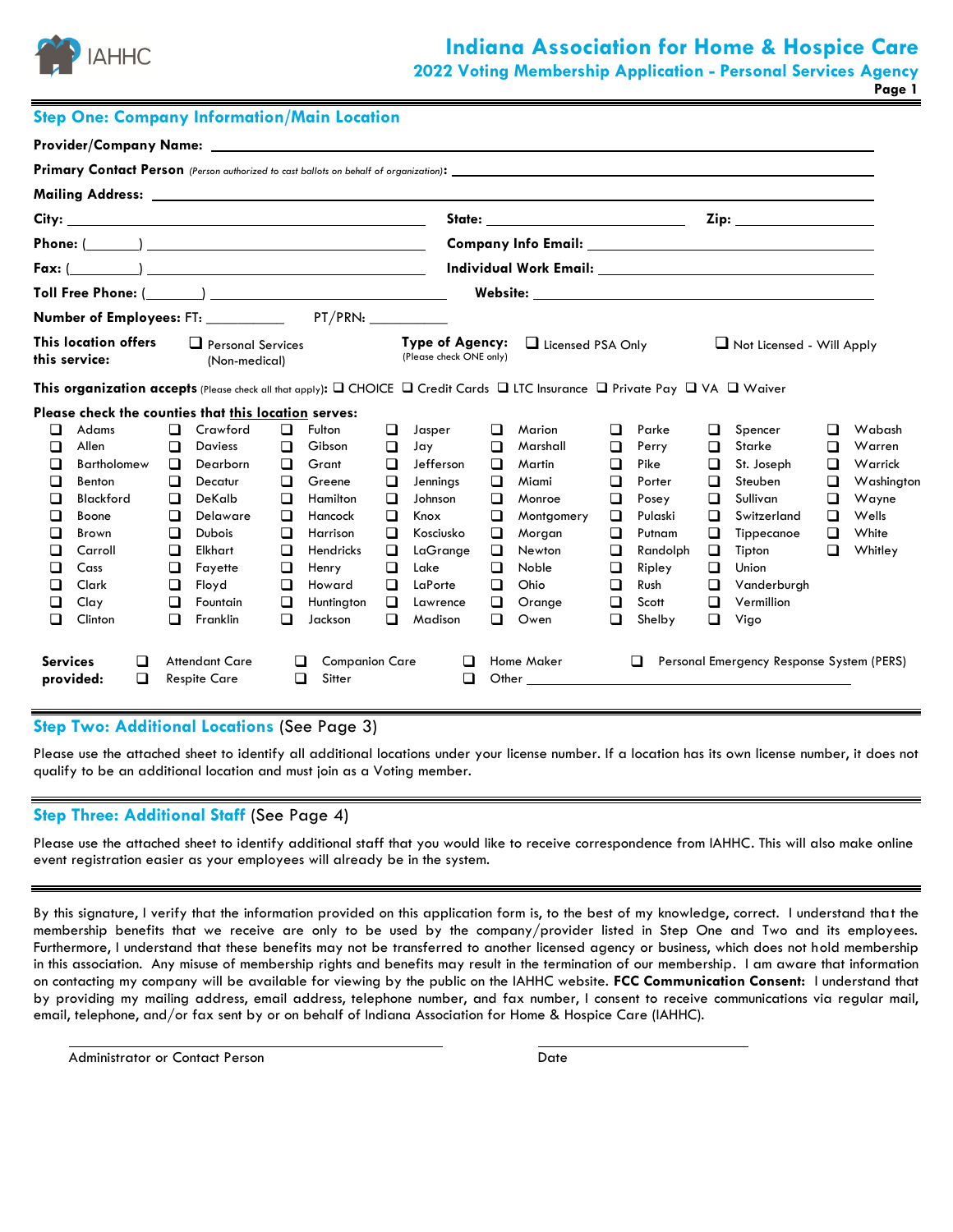# **Step Four: Calculate Your Dues Page 2**

| <b>2021 Revenue Less Contractuals</b>                | <b>2022 Dues</b> |
|------------------------------------------------------|------------------|
| New Member Rate**                                    | \$580            |
| \$1 - \$250,000                                      | \$ 590           |
| \$250,001 - \$500,000                                | \$755            |
| \$500,001 - \$1,500,000                              | \$ 1,275         |
| \$1,500,001 - \$2,500,000                            | \$2,610          |
| \$2,500,001 - \$3,500,000                            | \$4,288          |
| \$3,500,001 - \$4,500,000                            | \$5,680          |
| \$4,500,001 - \$5,500,000                            | \$7,880          |
| \$5,500,001 - \$7,500,000                            | \$9,390          |
| \$7,500,001 - \$8,500,000                            | \$10,430         |
| \$8,500,001 - \$10,000,000                           | \$10,960         |
| \$10,000,001-\$11,000,000                            | \$11,590         |
| \$11,000,001 & Up                                    | \$11,965         |
| Membership extends one year from the month you join. |                  |

Your IAHHC dues will be based on your previous 12 months collected revenue generated from your license number.

*To view your previous year's dues, the primary contact listed on page one may log in to www.iahhc.org and choose 'Update My Profile' to access organization information.*

*Note: Contributions to IAHHC are not deductible as charitable contributions for federal income tax purposes. However, 88% of your dues payment is deductible as an ordinary and necessary business expense. The Omnibus Reconciliation Act of 1993 provided that a taxpayer would no longer be able to deduct lobbying expenses. This means that the portion of dues directed to lobbying expenses is not deductible by the member/taxpayer. For 2022, we estimate this to be 12% of your dues payment.*

*\*\*The new member rate is available only for new start-up agencies and agencies that have not been IAHHC members in the past. "New" members exclude those agencies that were members in 2019, 2020 or 2021 and have been acquired or combined under a new organization.*

*Installment payment plans are available; eligibility will be determined by IAHHC at time of need. Contact IAHHC's Membership Director at (317) 775-6675 for more information.*

#### **Step Five: Payment Information** *(Payment MUST accompany application)*

| 2022 Membership Dues Level: 2022 Membership Dues Level:                                                                                                                                                                                                                                                           |                                                                |      |                                    |        |  |  |  |  |  |  |  |
|-------------------------------------------------------------------------------------------------------------------------------------------------------------------------------------------------------------------------------------------------------------------------------------------------------------------|----------------------------------------------------------------|------|------------------------------------|--------|--|--|--|--|--|--|--|
| I affirm by my signature that the revenue level reported on this application is accurate.                                                                                                                                                                                                                         |                                                                |      |                                    |        |  |  |  |  |  |  |  |
| Signature of CEO                                                                                                                                                                                                                                                                                                  |                                                                | Date |                                    |        |  |  |  |  |  |  |  |
| Signature of CFO                                                                                                                                                                                                                                                                                                  |                                                                | Date |                                    |        |  |  |  |  |  |  |  |
| □ Check (Made payable to IAHHC) □ Visa □ MasterCard □ American Express                                                                                                                                                                                                                                            |                                                                |      |                                    |        |  |  |  |  |  |  |  |
| <b>Credit Card Number:</b>                                                                                                                                                                                                                                                                                        | <u> 1980 - Jan James Harry, amerikansk politiker (d. 1980)</u> |      |                                    |        |  |  |  |  |  |  |  |
| Expiration Date: $\frac{1}{2}$ $\frac{1}{2}$ $\frac{1}{2}$ $\frac{1}{2}$ $\frac{1}{2}$ $\frac{1}{2}$ $\frac{1}{2}$ $\frac{1}{2}$ $\frac{1}{2}$ $\frac{1}{2}$ $\frac{1}{2}$ $\frac{1}{2}$ $\frac{1}{2}$ $\frac{1}{2}$ $\frac{1}{2}$ $\frac{1}{2}$ $\frac{1}{2}$ $\frac{1}{2}$ $\frac{1}{2}$ $\frac{1}{2}$ $\frac{$ | Security Code: ___ ___ ___                                     |      |                                    |        |  |  |  |  |  |  |  |
|                                                                                                                                                                                                                                                                                                                   |                                                                |      |                                    |        |  |  |  |  |  |  |  |
| <b>Card Holder's Billing Address</b>                                                                                                                                                                                                                                                                              |                                                                |      |                                    |        |  |  |  |  |  |  |  |
| As a member of IAHHC, your staff can now receive unlimited online homecare specific courses through RCTCLEARN.NET. The RCTC program offers you convenience because the courses<br>can be taken anytime, anywhere.                                                                                                 |                                                                |      |                                    |        |  |  |  |  |  |  |  |
| Contribute to Hoosiers Helping Home & Hospice Care PAC for Political Action & Public Education*: \$                                                                                                                                                                                                               |                                                                |      |                                    |        |  |  |  |  |  |  |  |
| *Contributions to the PAC are optional, however a \$50 donation is recommended.                                                                                                                                                                                                                                   |                                                                |      |                                    |        |  |  |  |  |  |  |  |
| There are three ways to submit your application:                                                                                                                                                                                                                                                                  |                                                                |      | <b>Payment Summary:</b>            |        |  |  |  |  |  |  |  |
| Mail: IAHHC                                                                                                                                                                                                                                                                                                       |                                                                |      | <b>Dues Amount:</b>                | $\sim$ |  |  |  |  |  |  |  |
| 6320 - G Rucker Road                                                                                                                                                                                                                                                                                              |                                                                |      | <b>PAC Contribution</b> (optional) | $\sim$ |  |  |  |  |  |  |  |
| Indianapolis, IN 46220                                                                                                                                                                                                                                                                                            |                                                                |      | <b>Total Amount Enclosed:</b>      |        |  |  |  |  |  |  |  |
| Fax: (317) 775-6674                                                                                                                                                                                                                                                                                               |                                                                |      |                                    |        |  |  |  |  |  |  |  |
| Register Online: www.iahhc.org **                                                                                                                                                                                                                                                                                 |                                                                |      |                                    |        |  |  |  |  |  |  |  |
| $n =$                                                                                                                                                                                                                                                                                                             |                                                                |      |                                    |        |  |  |  |  |  |  |  |

#### **For IAHHC Use Only**

| Date Paid          | -20 |
|--------------------|-----|
| <b>Amount Paid</b> |     |

Check Number **CC**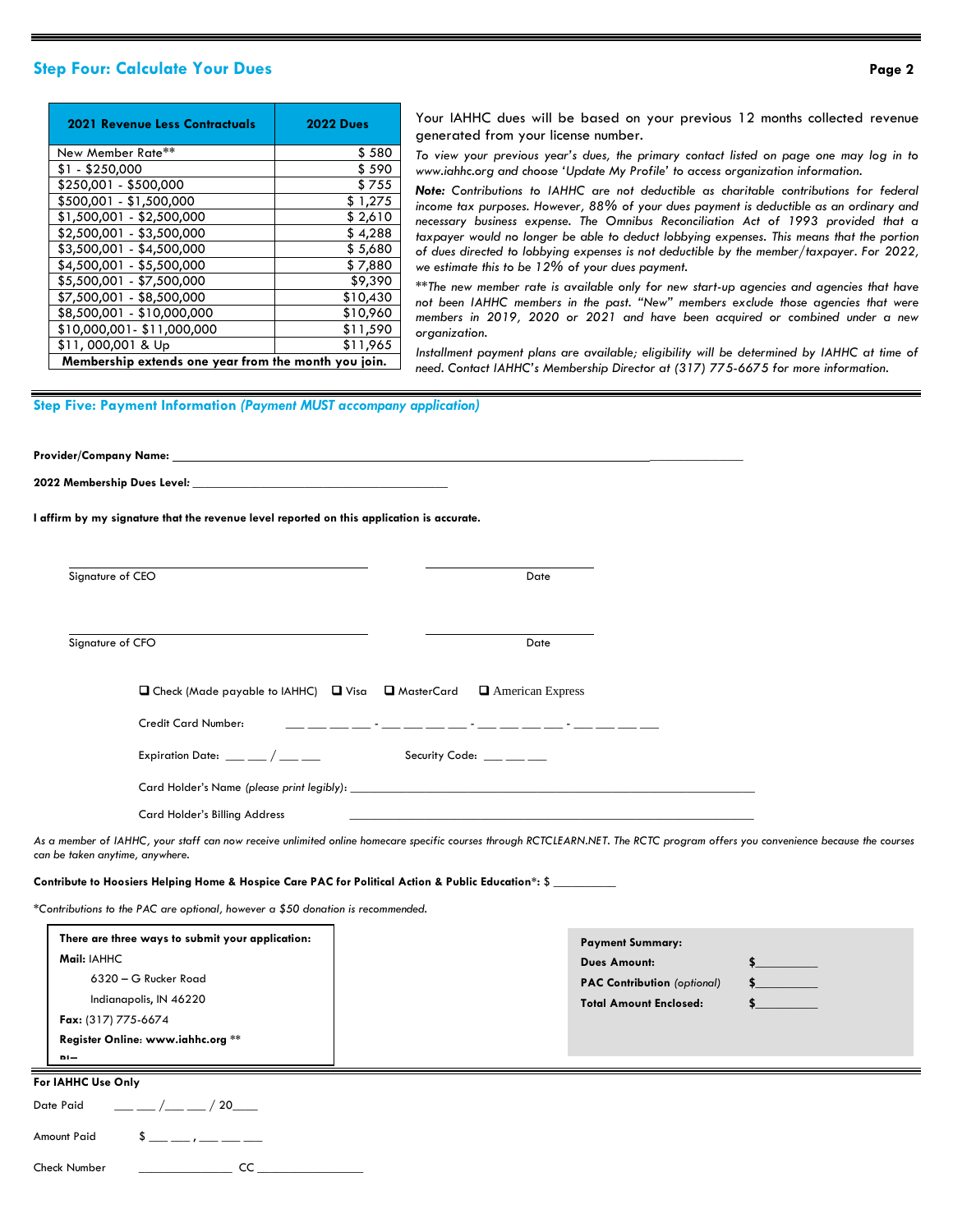

# **Indiana Association for Home & Hospice Care**

**2022 Additional Location Application - Personal Services Agency**

**Page 3**

| <b>Step Two: Company Information for Additional Location</b> |
|--------------------------------------------------------------|
|--------------------------------------------------------------|

*Please note: If this location has its own license, it is not eligible as an additional location. The location must join IAHHC with its own membership.*

|                 | Primary Contact Person (Person authorized to cast ballots on behalf of organization):                                                                                        |        |                                              |        |                                           |        |                                            |        |                          |        |          |        |                                                                                                                  |   |            |
|-----------------|------------------------------------------------------------------------------------------------------------------------------------------------------------------------------|--------|----------------------------------------------|--------|-------------------------------------------|--------|--------------------------------------------|--------|--------------------------|--------|----------|--------|------------------------------------------------------------------------------------------------------------------|---|------------|
|                 | Mailing Address: Universe and Address and Address and Address and Address and Address and Address and Address                                                                |        |                                              |        |                                           |        |                                            |        |                          |        |          |        |                                                                                                                  |   |            |
|                 |                                                                                                                                                                              |        |                                              |        |                                           |        |                                            |        |                          |        |          |        |                                                                                                                  |   |            |
|                 |                                                                                                                                                                              |        |                                              |        |                                           |        |                                            |        |                          |        |          |        |                                                                                                                  |   |            |
|                 |                                                                                                                                                                              |        |                                              |        |                                           |        |                                            |        |                          |        |          |        | Individual Work Email: University of the University of the University of the University of the University of the |   |            |
|                 |                                                                                                                                                                              |        |                                              |        |                                           |        |                                            |        |                          |        |          |        |                                                                                                                  |   |            |
|                 |                                                                                                                                                                              |        |                                              |        |                                           |        |                                            |        |                          |        |          |        |                                                                                                                  |   |            |
|                 | This location offers<br>this service:                                                                                                                                        |        | Personal Services<br>(Non-medical)           |        |                                           |        | Type of Agency:<br>(Please check ONE only) |        | $\Box$ Licensed PSA Only |        |          |        | Not Licensed - Will Apply                                                                                        |   |            |
|                 | This organization accepts (Please check all that apply): $\square$ CHOICE $\square$ Credit Cards $\square$ LTC Insurance $\square$ Private Pay $\square$ VA $\square$ Waiver |        |                                              |        |                                           |        |                                            |        |                          |        |          |        |                                                                                                                  |   |            |
|                 | Please check the counties that this location serves:                                                                                                                         |        |                                              |        |                                           |        |                                            |        |                          |        |          |        |                                                                                                                  |   |            |
| □               | Adams                                                                                                                                                                        | $\Box$ | Crawford                                     | □      | Fulton                                    | ❏      | Jasper                                     | □      | Marion                   | □      | Parke    | □      | Spencer                                                                                                          | ◻ | Wabash     |
| □               | Allen                                                                                                                                                                        | $\Box$ | <b>Daviess</b>                               | □      | Gibson                                    | $\Box$ | Jay                                        | $\Box$ | Marshall                 | □      | Perry    | □      | Starke                                                                                                           | ◻ | Warren     |
| □               | <b>Bartholomew</b>                                                                                                                                                           | $\Box$ | Dearborn                                     | □      | Grant                                     | □      | Jefferson                                  | $\Box$ | Martin                   | □      | Pike     | □      | St. Joseph                                                                                                       | □ | Warrick    |
| □               | Benton                                                                                                                                                                       | $\Box$ | Decatur                                      | $\Box$ | Greene                                    | □      | Jennings                                   | $\Box$ | Miami                    | □      | Porter   | $\Box$ | Steuben                                                                                                          | □ | Washington |
| □               | Blackford                                                                                                                                                                    | $\Box$ | DeKalb                                       | □      | Hamilton                                  | ❏      | Johnson                                    | ❏      | Monroe                   | □      | Posey    | □      | Sullivan                                                                                                         | ❏ | Wayne      |
| ◻               | Boone                                                                                                                                                                        | $\Box$ | Delaware                                     | $\Box$ | Hancock                                   | □      | Knox                                       | ◻      | Montgomery               | □      | Pulaski  | ⊔      | Switzerland                                                                                                      | □ | Wells      |
| □               | Brown                                                                                                                                                                        | $\Box$ | Dubois                                       | $\Box$ | Harrison                                  | □      | Kosciusko                                  | $\Box$ | Morgan                   | $\Box$ | Putnam   | □      | Tippecanoe                                                                                                       | ◻ | White      |
| ◻               | Carroll                                                                                                                                                                      | $\Box$ | Elkhart                                      | □      | Hendricks                                 | ❏      | LaGrange                                   | □      | Newton                   | □      | Randolph | ❏      | Tipton                                                                                                           | □ | Whitley    |
| ◻               | Cass                                                                                                                                                                         | □      | Fayette                                      | □      | Henry                                     | ❏      | Lake                                       | □      | Noble                    | ⊔      | Ripley   | □      | Union                                                                                                            |   |            |
| □               | Clark                                                                                                                                                                        | $\Box$ | Floyd                                        | □      | Howard                                    | $\Box$ | LaPorte                                    | $\Box$ | Ohio                     | □      | Rush     | □      | Vanderburgh                                                                                                      |   |            |
| ◻               | Clay                                                                                                                                                                         | $\Box$ | Fountain                                     | □      | Huntington                                | $\Box$ | Lawrence                                   | □      | Orange                   | □      | Scott    | □      | Vermillion                                                                                                       |   |            |
| ◻               | Clinton                                                                                                                                                                      | □      | Franklin                                     | □      | Jackson                                   | ◻      | Madison                                    | □      | Owen                     | □      | Shelby   | □      | Vigo                                                                                                             |   |            |
| <b>Services</b> | □<br>provided:<br>$\Box$                                                                                                                                                     |        | <b>Attendant Care</b><br><b>Respite Care</b> | □      | <b>Companion Care</b><br>$\Box$<br>Sitter |        | □<br>$\Box$                                |        | Home Maker               |        | $\Box$   |        | Personal Emergency Response System (PERS)                                                                        |   |            |

**Please photocopy for each additional location.**

# **For Office Use Only**

Parent Company: